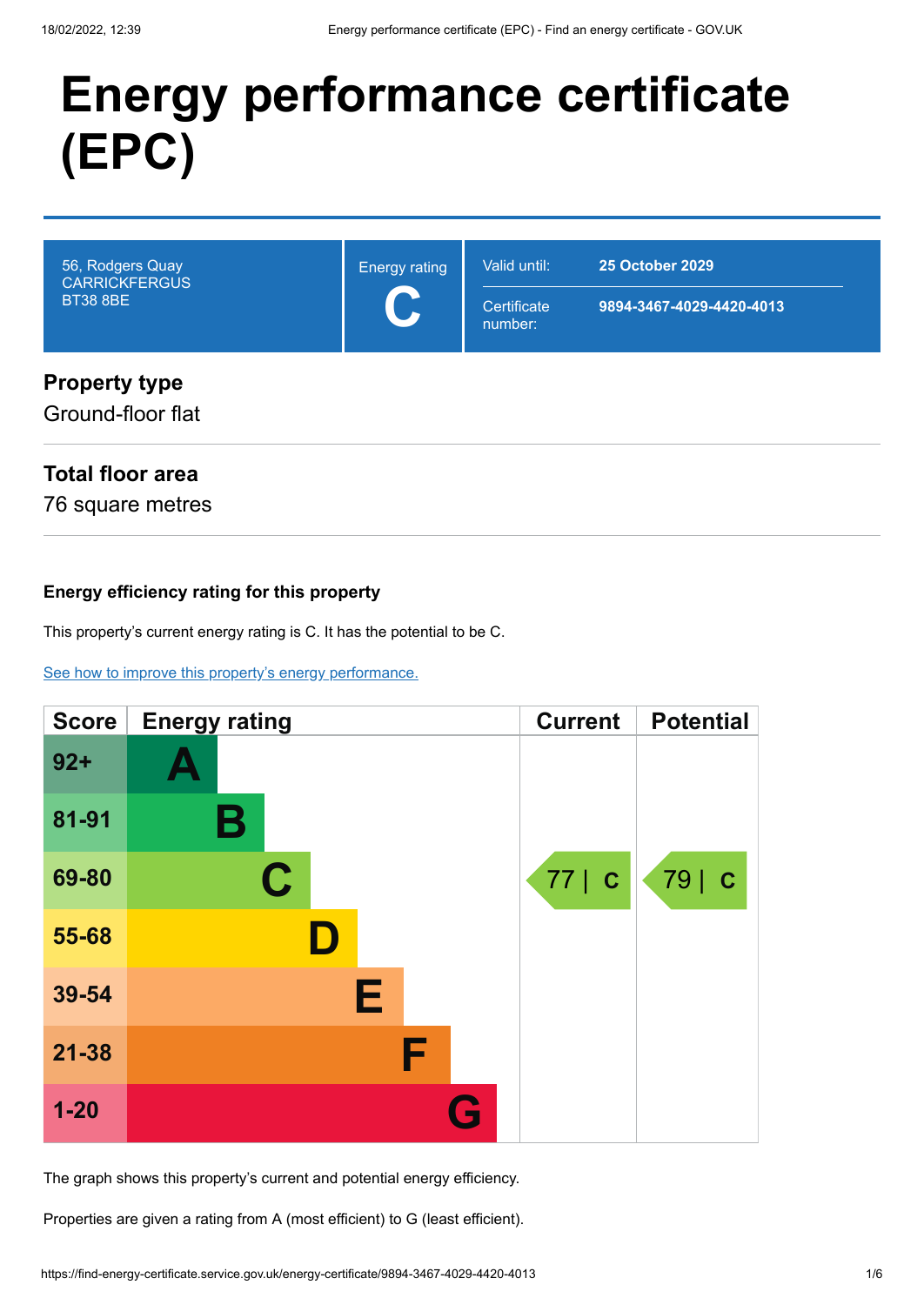For properties in Northern Ireland:

- the average energy rating is D
- the average energy score is 60

#### **Breakdown of property's energy performance**

This section shows the energy performance for features of this property. The assessment does not consider the condition of a feature and how well it is working.

Each feature is assessed as one of the following:

- very good (most efficient)
- good
- average
- poor
- very poor (least efficient)

When the description says "assumed", it means that the feature could not be inspected and an assumption has been made based on the property's age and type.

| <b>Feature</b>       | <b>Description</b>                         | Rating    |
|----------------------|--------------------------------------------|-----------|
| Wall                 | Cavity wall, as built, insulated (assumed) | Good      |
| Window               | Fully double glazed                        | Average   |
| Main heating         | Boiler and radiators, mains gas            | Good      |
| Main heating control | Programmer and room thermostat             | Average   |
| Hot water            | From main system                           | Good      |
| Lighting             | Low energy lighting in all fixed outlets   | Very good |
| Roof                 | (another dwelling above)                   | N/A       |
| Floor                | Solid, insulated (assumed)                 | N/A       |
| Secondary heating    | None                                       | N/A       |

### **Primary energy use**

The primary energy use for this property per year is 158 kilowatt hours per square metre (kWh/m2).

#### $\blacktriangleright$ What is primary energy use?

#### **Environmental impact of this property**

This property's current environmental impact rating is C. It has the potential to be C.

Properties are rated in a scale from A to G based on how much carbon dioxide (CO2) they produce.

Properties with an A rating produce less CO2 than G rated properties.

https://find-energy-certificate.service.gov.uk/energy-certificate/9894-3467-4029-4420-4013 2/6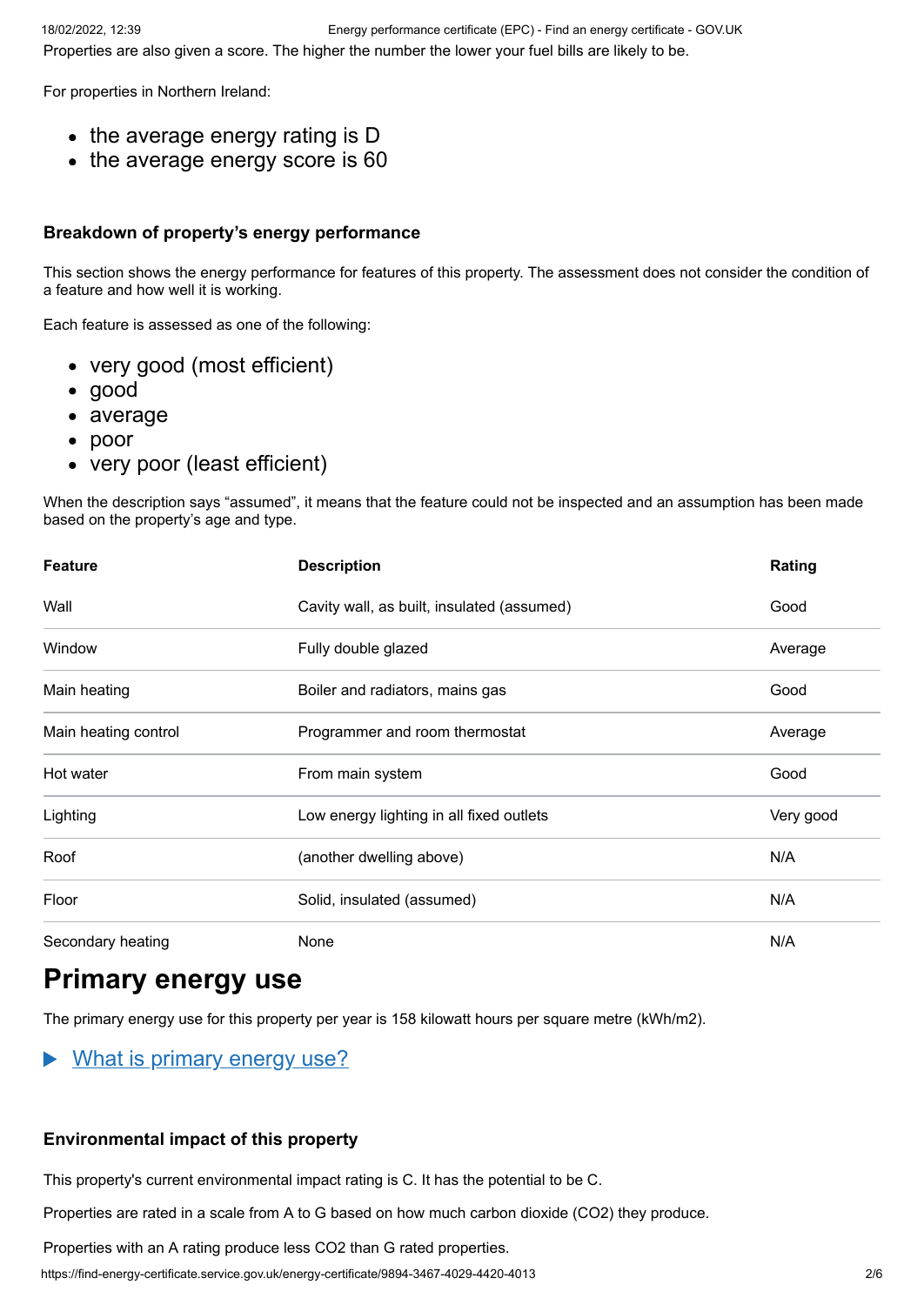### **An average household produces**

### 6 tonnes of CO2

### **This property produces**

2.1 tonnes of CO2

### **This property's potential production**

1.8 tonnes of CO2

By making the [recommended changes](#page-3-0), you could reduce this property's CO2 emissions by 0.3 tonnes per year. This will help to protect the environment.

Environmental impact ratings are based on assumptions about average occupancy and energy use. They may not reflect how energy is consumed by the people living at the property.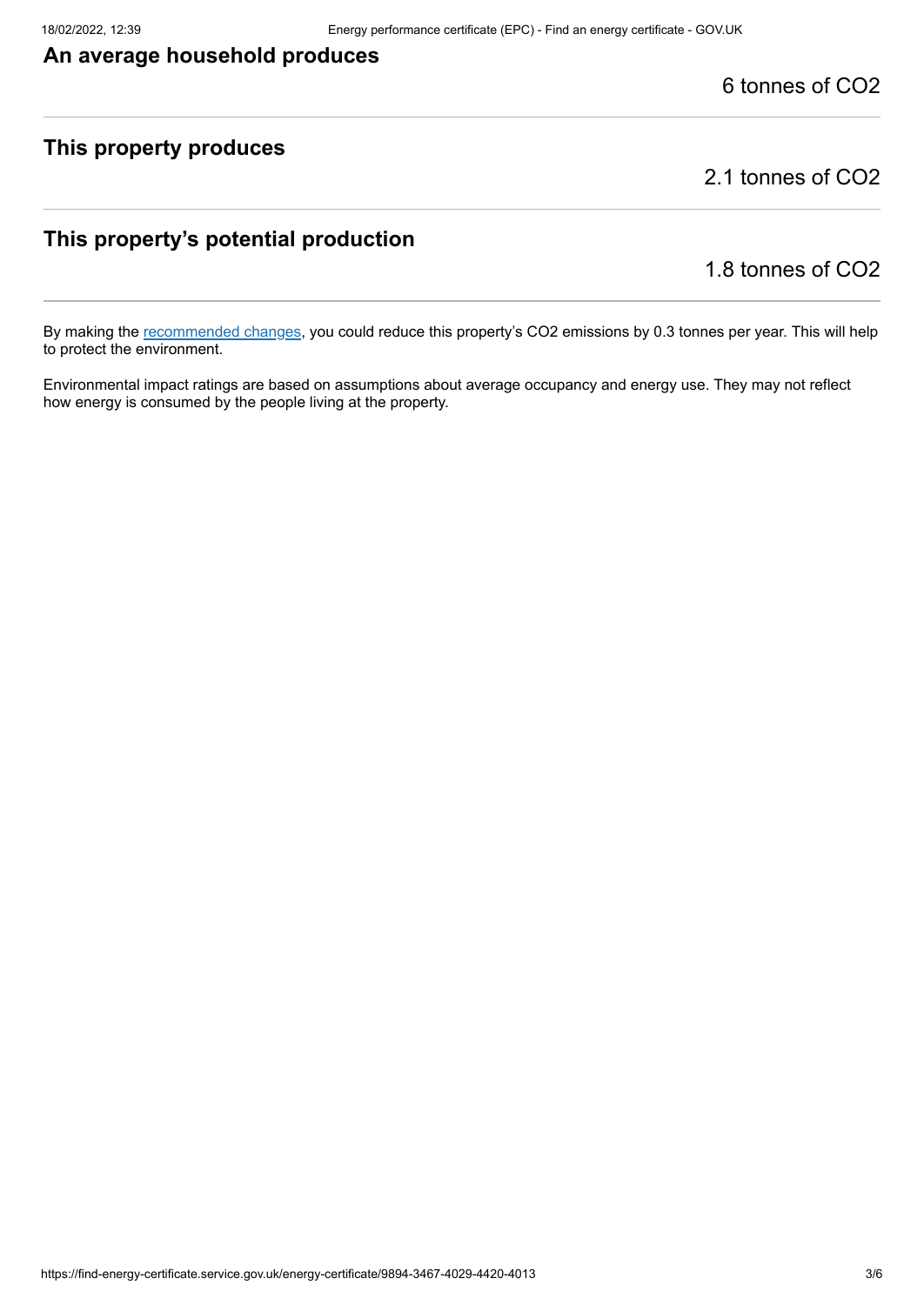#### <span id="page-3-0"></span>**How to improve this property's energy performance**

Making any of the recommended changes will improve this property's energy efficiency.

If you make all of the recommended changes, this will improve the property's energy rating and score from C (77) to C (79).

What is an energy rating?

### **Recommendation 1: Replace boiler with new condensing boiler**

Condensing boiler

**Typical installation cost**

**Typical yearly saving**

**Potential rating after carrying out recommendation 1**



[Find energy grants and ways to save energy in your home.](https://www.gov.uk/improve-energy-efficiency) (https://www.gov.uk/improve-energy-efficiency)

**Estimated energy use and potential savings**

### **Estimated yearly energy cost for this property**

#### **Potential saving**

The estimated cost shows how much the average household would spend in this property for heating, lighting and hot water. It is not based on how energy is used by the people living at the property.

The estimated saving is based on making all of the recommendations in [how to improve this property's energy performance.](#page-3-0)

### **Heating use in this property**

Heating a property usually makes up the majority of energy costs.

### **Potential energy savings by installing insulation**

**Potential energy** rating **C**

£2,200 - £3,000

£49



79 | C

£49

£516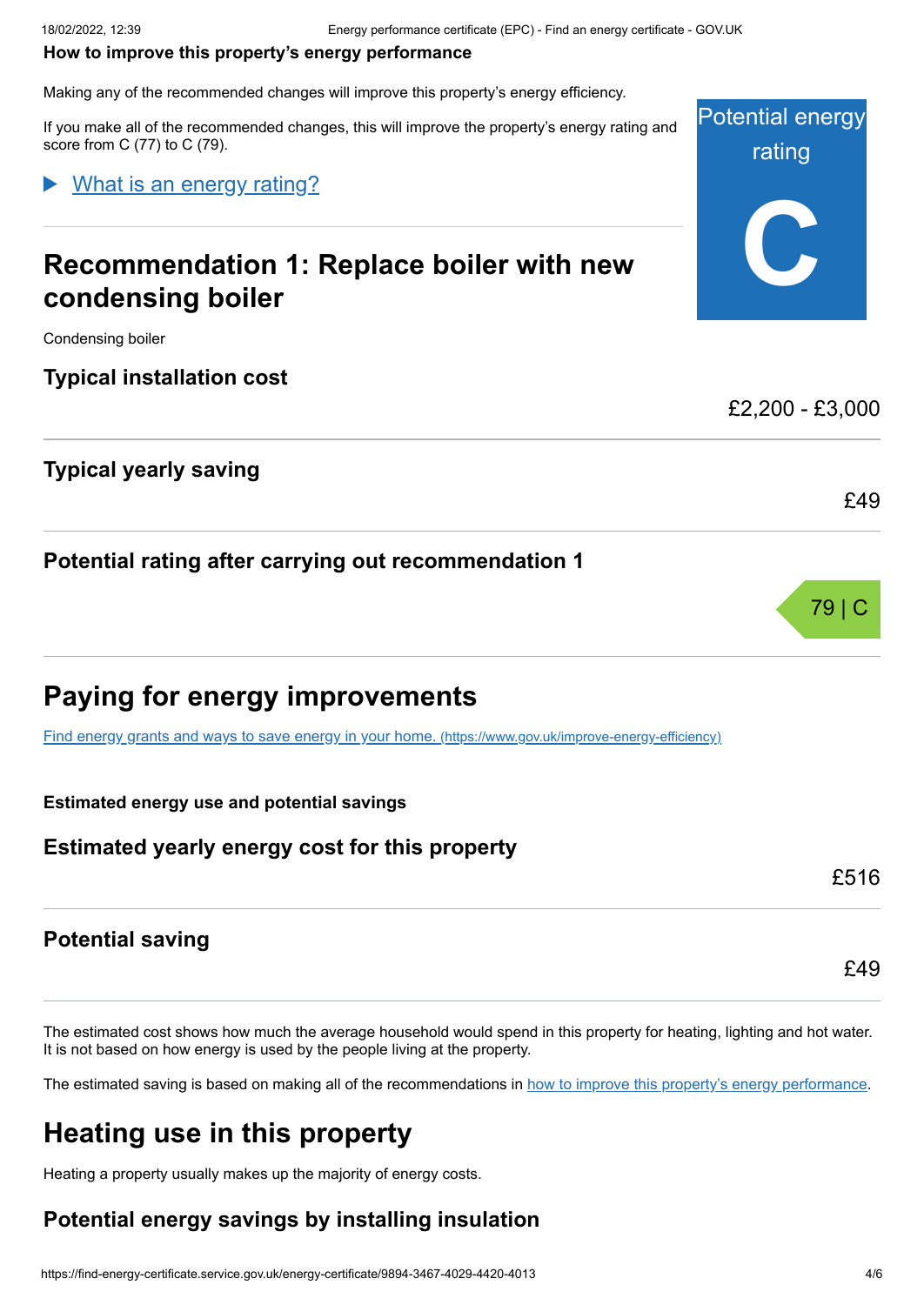#### **Contacting the assessor and accreditation scheme**

This EPC was created by a qualified energy assessor.

If you are unhappy about your property's energy assessment or certificate, you can complain to the assessor directly.

If you are still unhappy after contacting the assessor, you should contact the assessor's accreditation scheme.

Accreditation schemes are appointed by the government to ensure that assessors are qualified to carry out EPC assessments.

### **Assessor contact details**

### **Assessor's name**

Zach Chambers

### **Telephone**

07496368325

### **Email**

[zachchambers8@gmail.com](mailto:zachchambers8@gmail.com)

### **Accreditation scheme contact details**

### **Accreditation scheme**

Quidos Limited

### **Assessor ID**

QUID207048

### **Telephone**

01225 667 570

### **Email**

[info@quidos.co.uk](mailto:info@quidos.co.uk)

### **Assessment details**

### **Assessor's declaration**

No related party